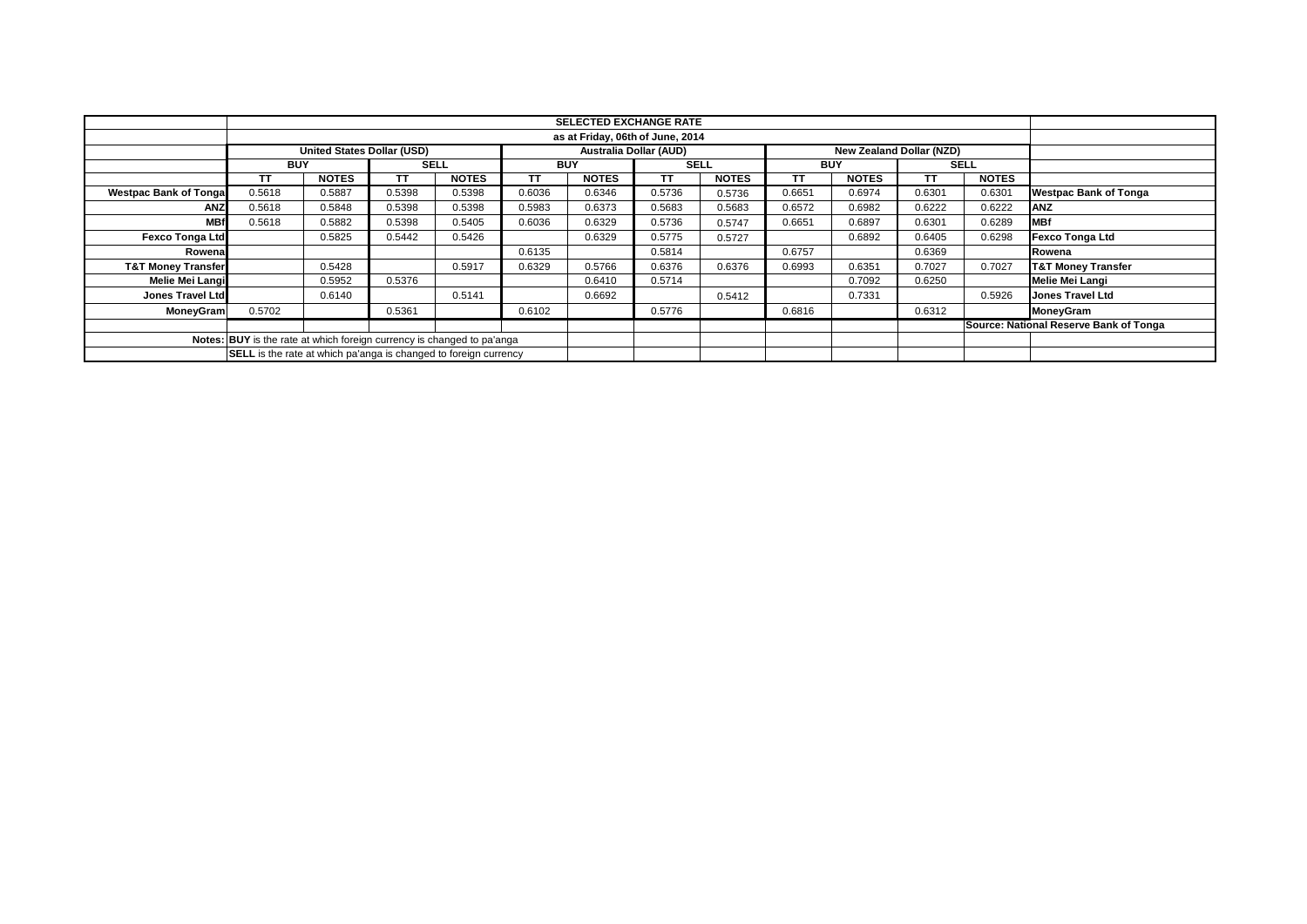|                                                                        |                                                                         |              |        |              |            | <b>SELECTED EXCHANGE RATE</b> |                        |              |            |                                 |        |              |                                        |
|------------------------------------------------------------------------|-------------------------------------------------------------------------|--------------|--------|--------------|------------|-------------------------------|------------------------|--------------|------------|---------------------------------|--------|--------------|----------------------------------------|
|                                                                        |                                                                         |              |        |              |            |                               |                        |              |            |                                 |        |              |                                        |
|                                                                        | United States Dollar (USD)                                              |              |        |              |            |                               | Australia Dollar (AUD) |              |            | <b>New Zealand Dollar (NZD)</b> |        |              |                                        |
|                                                                        | <b>BUY</b>                                                              |              |        | <b>SELL</b>  | <b>BUY</b> |                               | <b>SELL</b>            |              | <b>BUY</b> |                                 |        | <b>SELL</b>  |                                        |
|                                                                        | <b>TT</b>                                                               | <b>NOTES</b> | TΤ     | <b>NOTES</b> | TΤ         | <b>NOTES</b>                  | ТT                     | <b>NOTES</b> | <b>TT</b>  | <b>NOTES</b>                    | TТ     | <b>NOTES</b> |                                        |
| <b>Westpac Bank of Tongal</b>                                          | 0.5670                                                                  | 0.5939       | 0.5450 | 0.5450       | 0.6036     | 0.6346                        | 0.5736                 | 0.5736       | 0.6576     | 0.6899                          | 0.6226 | 0.6226       | <b>Westpac Bank of Tonga</b>           |
| <b>ANZ</b>                                                             | 0.5670                                                                  | 0.5900       | 0.5450 | 0.5450       | 0.5986     | 0.6376                        | 0.5686                 | 0.5686       | 0.6491     | 0.6901                          | 0.6141 | 0.6141       | <b>ANZ</b>                             |
| <b>MB</b>                                                              | 0.5670                                                                  | 0.5952       | 0.5450 | 0.5464       | 0.6036     | 0.6329                        | 0.5736                 | 0.5747       | 0.6576     | 0.6897                          | 0.6226 | 0.6211       | <b>MBf</b>                             |
| <b>Fexco Tonga Ltd</b>                                                 |                                                                         | 0.5879       | 0.5484 | 0.5476       |            | 0.6333                        | 0.5768                 | 0.5729       |            | 0.6808                          | 0.6314 | 0.6221       | <b>Fexco Tonga Ltd</b>                 |
| Rowena                                                                 |                                                                         |              |        |              | 0.6250     |                               | 0.5814                 |              | 0.6757     |                                 | 0.6289 |              | Rowena                                 |
| <b>T&amp;T Money Transfer</b>                                          |                                                                         | 0.5969       |        | 0.5480       | 0.6329     | 0.6376                        | 0.5766                 | 0.5766       | 0.6993     | 0.6949                          | 0.6326 | 0.6326       | <b>T&amp;T Money Transfer</b>          |
| Melie Mei Langi                                                        |                                                                         | 0.6024       | 0.5464 |              |            | 0.6410                        | 0.5747                 |              |            | 0.6993                          | 0.6211 |              | Melie Mei Langi                        |
| <b>MoneyGram</b>                                                       | 0.5771                                                                  |              | 0.5426 |              | 0.6115     |                               | 0.5789                 |              | 0.6746     |                                 | 0.6248 |              | MoneyGram                              |
|                                                                        |                                                                         |              |        |              |            |                               |                        |              |            |                                 |        |              | Source: National Reserve Bank of Tonga |
| Notes: BUY is the rate at which foreign currency is changed to pa'anga |                                                                         |              |        |              |            |                               |                        |              |            |                                 |        |              |                                        |
|                                                                        | <b>SELL</b> is the rate at which pa'anga is changed to foreign currency |              |        |              |            |                               |                        |              |            |                                 |        |              |                                        |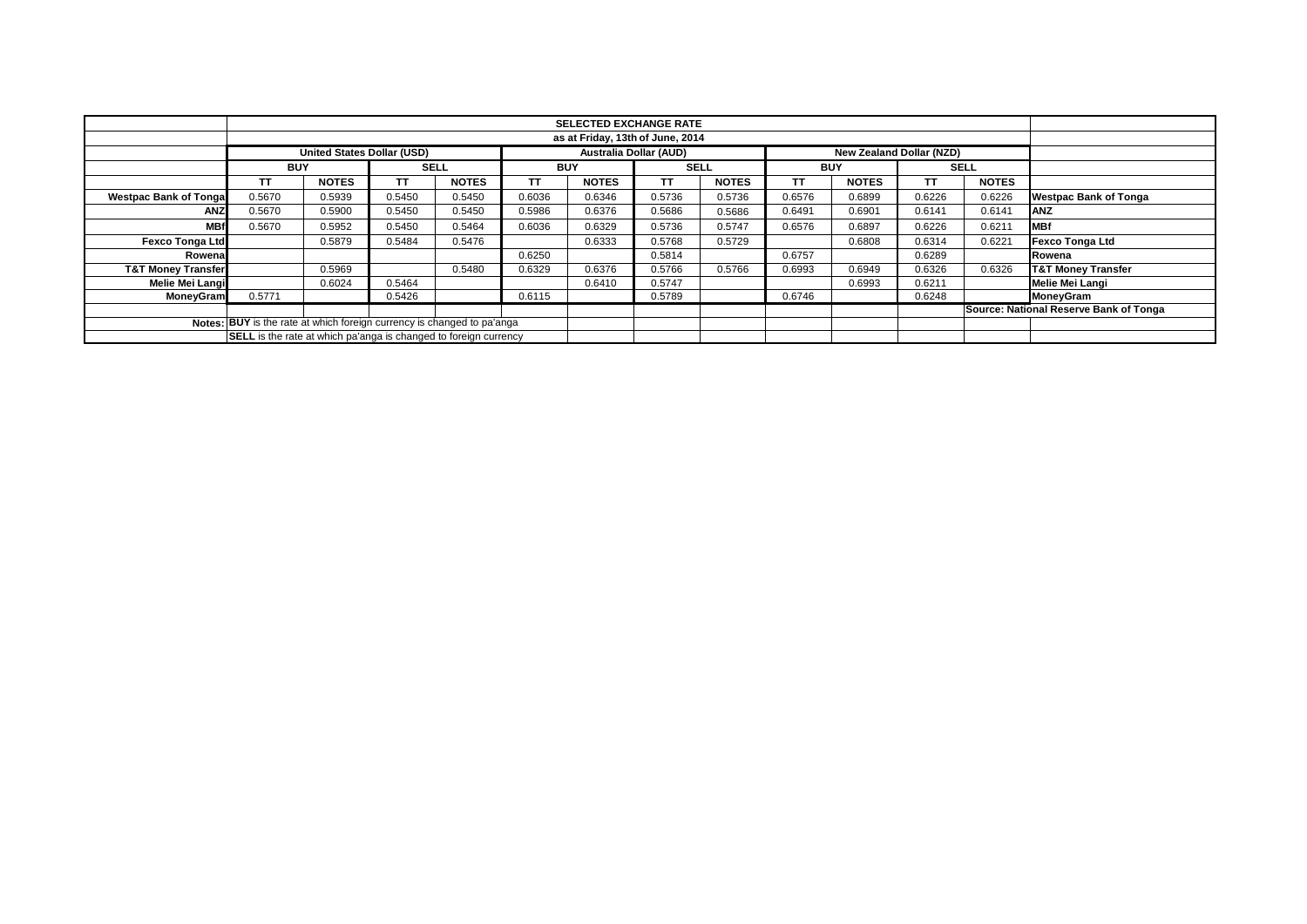|                               |                                                                         |                                  |        |              |            | <b>SELECTED EXCHANGE RATE</b> |                                                                  |              |        |              |             |              |                                        |  |
|-------------------------------|-------------------------------------------------------------------------|----------------------------------|--------|--------------|------------|-------------------------------|------------------------------------------------------------------|--------------|--------|--------------|-------------|--------------|----------------------------------------|--|
|                               |                                                                         | as at Friday, 20th of June, 2014 |        |              |            |                               |                                                                  |              |        |              |             |              |                                        |  |
|                               | United States Dollar (USD)                                              |                                  |        |              |            |                               | <b>Australia Dollar (AUD)</b><br><b>New Zealand Dollar (NZD)</b> |              |        |              |             |              |                                        |  |
|                               | <b>BUY</b>                                                              |                                  |        | <b>SELL</b>  | <b>BUY</b> |                               | <b>SELL</b>                                                      |              |        | <b>BUY</b>   | <b>SELL</b> |              |                                        |  |
|                               | <b>TT</b>                                                               | <b>NOTES</b>                     | ТT     | <b>NOTES</b> | <b>TT</b>  | <b>NOTES</b>                  | <b>TT</b>                                                        | <b>NOTES</b> | TΤ     | <b>NOTES</b> | ТT          | <b>NOTES</b> |                                        |  |
| <b>Westpac Bank of Tongal</b> | 0.5672                                                                  | 0.5941                           | 0.5452 | 0.5452       | 0.6052     | 0.6362                        | 0.5752                                                           | 0.5752       | 0.6556 | 0.6879       | 0.6206      | 0.6206       | <b>Westpac Bank of Tonga</b>           |  |
| ANZ                           | 0.5672                                                                  | 0.5902                           | 0.5452 | 0.5452       | 0.6004     | 0.6394                        | 0.5704                                                           | 0.5704       | 0.6482 | 0.6892       | 0.6132      | 0.6132       | <b>ANZ</b>                             |  |
| <b>MB</b>                     | 0.5672                                                                  | 0.5952                           | 0.5452 | 0.5464       | 0.6052     | 0.6369                        | 0.5752                                                           | 0.5747       | 0.6556 | 0.6897       | 0.6206      | 0.6211       | <b>MBf</b>                             |  |
| <b>Fexco Tonga Ltd</b>        |                                                                         | 0.5881                           | 0.5515 | 0.5478       |            | 0.6351                        | 0.5815                                                           | 0.5747       |        | 0.6799       | 0.6330      | 0.6212       | <b>Fexco Tonga Ltd</b>                 |  |
| Rowena                        |                                                                         |                                  |        |              | 0.6250     |                               | 0.5814                                                           |              | 0.6711 |              | 0.6289      |              | Rowena                                 |  |
| <b>T&amp;T Money Transfer</b> |                                                                         | 0.5971                           |        | 0.5482       | 0.6329     | 0.6392                        | 0.5782                                                           | 0.5782       | 0.6993 | 0.6909       | 0.6330      | 0.6330       | <b>T&amp;T Money Transfer</b>          |  |
| <b>Jones Travel Ltd</b>       |                                                                         | 0.6197                           |        | 0.5192       |            | 0.6714                        |                                                                  | 0.5432       |        | 0.7237       |             | 0.5840       | Jones Travel Ltd                       |  |
| MoneyGram                     | 0.5851                                                                  |                                  | 0.5502 |              | 0.6219     |                               | 0.5887                                                           |              | 0.6822 |              | 0.6318      |              | <b>MoneyGram</b>                       |  |
|                               |                                                                         |                                  |        |              |            |                               |                                                                  |              |        |              |             |              | Source: National Reserve Bank of Tonga |  |
|                               | Notes: BUY is the rate at which foreign currency is changed to pa'anga  |                                  |        |              |            |                               |                                                                  |              |        |              |             |              |                                        |  |
|                               | <b>SELL</b> is the rate at which pa'anga is changed to foreign currency |                                  |        |              |            |                               |                                                                  |              |        |              |             |              |                                        |  |